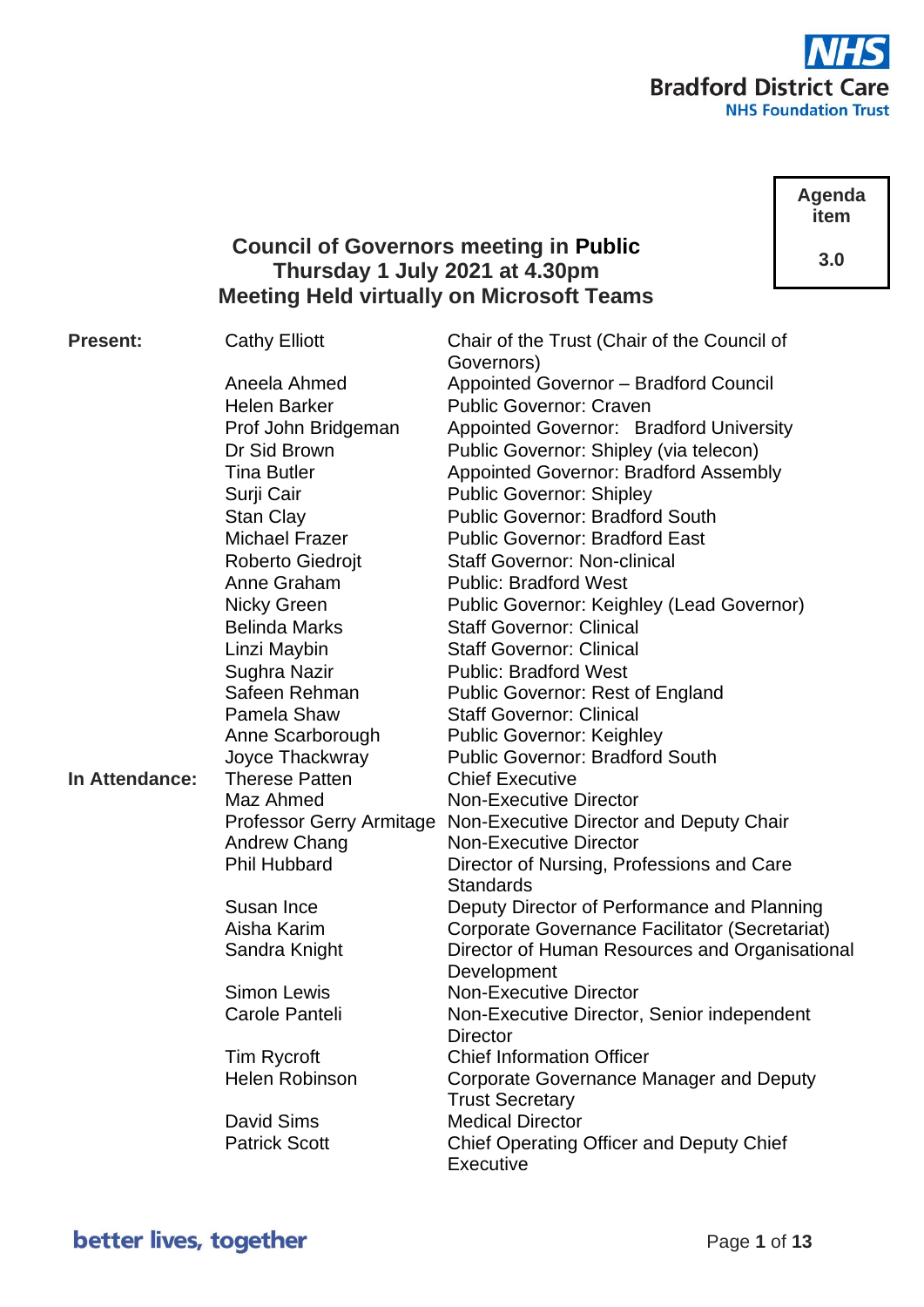#### **Item Discussion**

#### **136 Welcome and Apologies for Absence** (agenda item 1)

The Chair, Cathy Elliott, opened the meeting at 4.30pm and welcomed all attendees. She thanked everyone for their attendance to the virtual meeting. In line with governance best practice, the meeting was being recorded and would be retained for a limited time until the Council of Governors had formally approved the minutes at its next meeting.

Apologies for absence had been received from: Councillor Matthew Bibby, Appointed Governor – Bradford Council Councillor Richard Foster, Appointed Governor – Craven Council; Abdul Khalifa: Staff Governor: (Non-Clinical); Katie Massey Public: Bradford West, Michaela Worthington-Gill Public Governor: Bradford East, Ishtiaq Ahmed - Appointed Governor: Sharing Voices, Mufeed Ansari - Public Governor: Bradford East, Darren Beever - Public: Bradford South.

The Council was quorate.

#### **137 Declarations of any Conflicts of Interest** (agenda item 3)

No declarations of interest were made.

## **138 Minutes of the previous public meeting held on 4 March 2021** (agenda item 4)

The minutes of the public meeting held on 4 March 2021 were accepted as a true and accurate record.

A question was asked around the growing demand for services and the reduction of waiting times for the Child and Adolescent Mental Health (CAHMS) service, and whether there was any improvement on demand of pathways. The Chief Operating Officer and Deputy Chief Executive Mr Scott informed the Council that waiting times had improved due to improvement work that was undertaken in the past year, despite an increased demand. However, the demand and complexity of patients' treatments and needs were increasing so there was a growing demand for psychological treatments. Mr Scott also mentioned that the Voluntary Care Sector (VSC) involvement had improved the waiting times and there had been a positive collective response.

#### **139 Matters Arising** (agenda item 5)

Ms Elliott mentioned the NHS Big Tea event on the 5 July 2021 for which information would be provided in the Teams chat box for the Council of Governors. She also explained that in light of Colin Perry's retirement as Deputy Lead Governor, the Trust would be seeking a new Deputy Lead Governor and the Council would be informed of the nomination process later in the meeting.

#### **140 Action Log** (agenda item 6)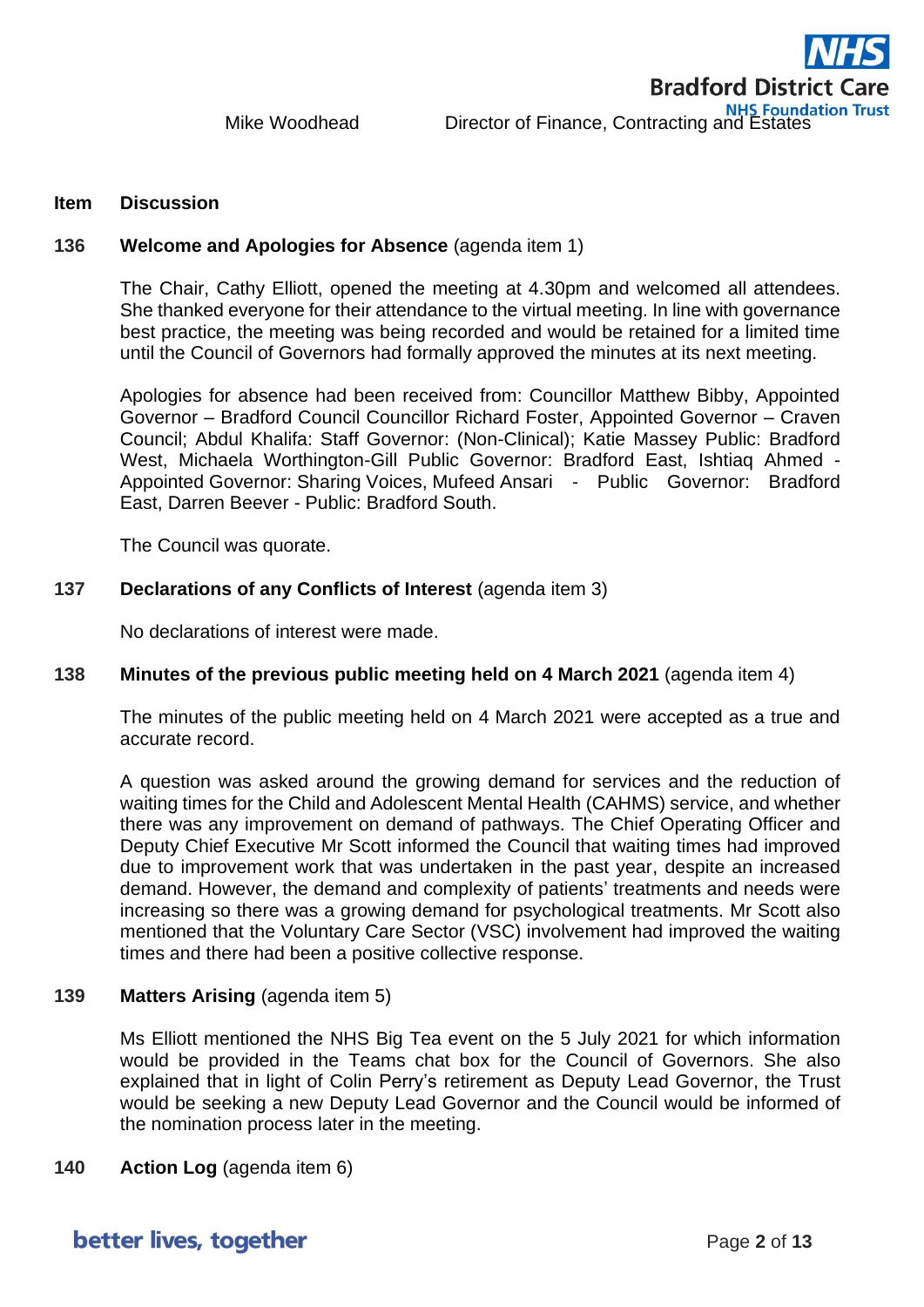

Ms Elliott presented the cumulative action log which showed those actions previously agreed by the Council of Governors, those that had been completed and those that remained outstanding.

**The Council welcomed the updates provided and agreed to close the actions listed as competed.**

## **141 COVID-19 Update** (agenda item 8)

Mr Scott, in the role of Incident Commander and Ms Hubbard, Director of Nursing, Professions and Care Standards, introduced themselves to new Governors and provided the Council with a COVID-19 update. Mr Scott highlighted that nationally the final easing of lockdown measures had been deferred to 19 July 2021.

Mr Scott explained that there was a link between areas where there had been spikes and non-adherence to Infection Prevention and Control Guidance, including not wearing Personal Protective Equipment and not socially distancing. Although hospital admissions had increased, these admissions were less serious and more in the younger demographic following the rollout of the vaccination programme. There had also been anecdotal evidence of an increase in outbreaks within some other mental health providers as community infection rates increased. There were currently no outbreaks or live cases at any of the Trust's inpatient services.

Mr Scott highlighted that inpatient services had continued to experience significant pressure. Work was ongoing by the Trust on mental health Out of Area Placements, working in partnership in Bradford District & Craven place-based work and Integrated Care System (ICS) forums for collective ownership. There was a continued pressure across many services in terms of increased service demand and a growing number of staff having to self-isolate.

The Director of Nursing, Professions and Care Standards provided the Committee with an update on the COVID community vaccination centres (CVCs). She highlighted that the Lynfield Mount Hospital workforce COVID vaccination hub had closed following second doses of the vaccine for Health and Social Care staff, but would be reopened for staff during the winter flu season. The Bradford College Old Building CVC site would deliver the Moderna vaccine from 5 July and the Jacobs Well CVC site would provide the Pfizer Vaccine from 9 August 2021.

A question was asked regarding booster jabs and general take up of the vaccine. Mrs Hubbard mentioned that booster jabs had not yet been authorised, but the plans were being considered. She mentioned that the vaccine uptake rate of staff was very good, despite not being mandatory apart from for those staff working in care homes. The Joint Committee on Vaccination and Immunisation (JCVI) had provided guidance on who could be vaccinated, namely those aged 17+ and clinically vulnerable, assessed on a case-by-case basis. Within the community there was slight vaccine hesitancy initially, but currently there was a good uptake. There was still a slight hesitancy within the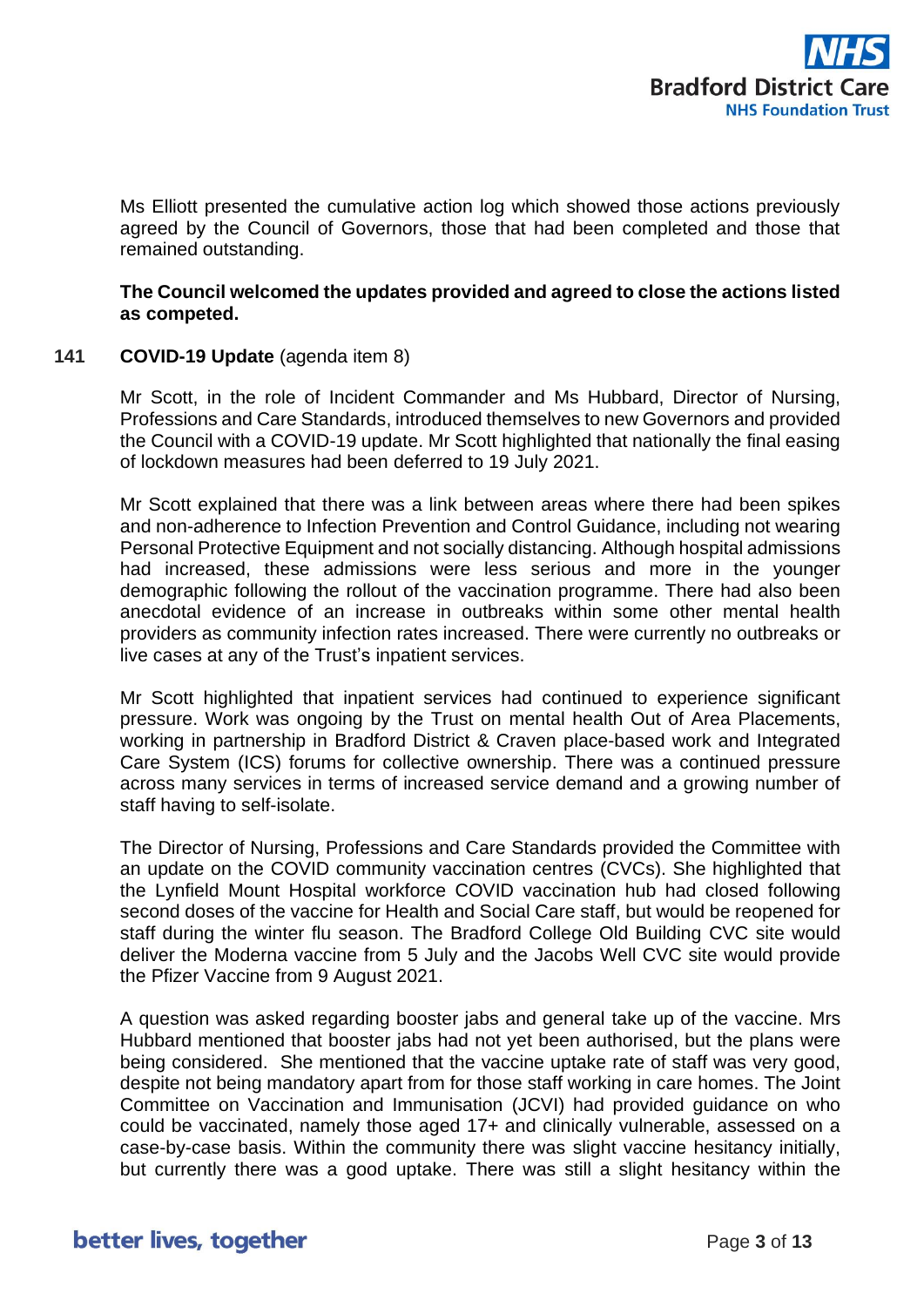

Eastern European Communities which the Council and the Trust were working together to mitigate. Ms Hubbard mentioned that a mobile vaccination bus was in operation delivering vaccines to the community where COVID-19 rates were high to increase accessibility in the community.

A question was asked regarding how the Trust was working with those with Long COVID in the community. The Medical Director mentioned that the local response had led by the partnership working umbrella as Act as One in Bradford District & Craven.

A question was asked regarding how prevalent the Delta variant was in the district and if there was a resulting increase in hospital admissions. Mr Sims explained that 95% of the new cases in Bradford were the Delta variant and mentioned that COVID-19 cases were rising in Yorkshire and the North East of England. This was nationally considered to be due to students mixing and school cases. He mentioned that in Bradford the rise in COVID-19 was mainly due to schools which would affect the families and therefore contribute to the increase of hospital admissions.

## **The Council noted the COVID-19 update and Trust's response during COVID-19.**

#### **142 Chair's Report** (agenda item 9)

Ms Elliott highlighted a number of items within her report. including;

- The Board 2020/21 annual appraisal process and 2021/22 objective setting, including for Non Executive Directors (NEDs), reported in full at the Private Council meeting prior to this meeting;
- The Trust's continued work to meet the regulator's Well-Led framework:
- Trust strategic development work, including aligning with the integrated care agenda and partnership working with the Trust's existing Better Lives, Together strategy;
- Opportunities for Governor training & development;
- A number of governance related matters, including plans for the Annual Members' Meeting on 16 September, the Board's recent self-certification governance process with NHS Improvement, Governor induction delivery, and a request for expressions of interest in joining Governor-led Committees.

**The Council noted the Trust's continued work to meet the regulator's Well-led Framework, including continued Board visibility, and noted the Board's strategic development work in line with integrated care policy and related partnership working.**

**The Council also noted the arrangements for the Annual Members' Meeting on 16 September and the compliance with the NHS Improvement governance selfcertification statements, and would consider expressions of interest for Governorled Committees.**

**143 Assurance Reporting: Audit Committee** (agenda item 9.1)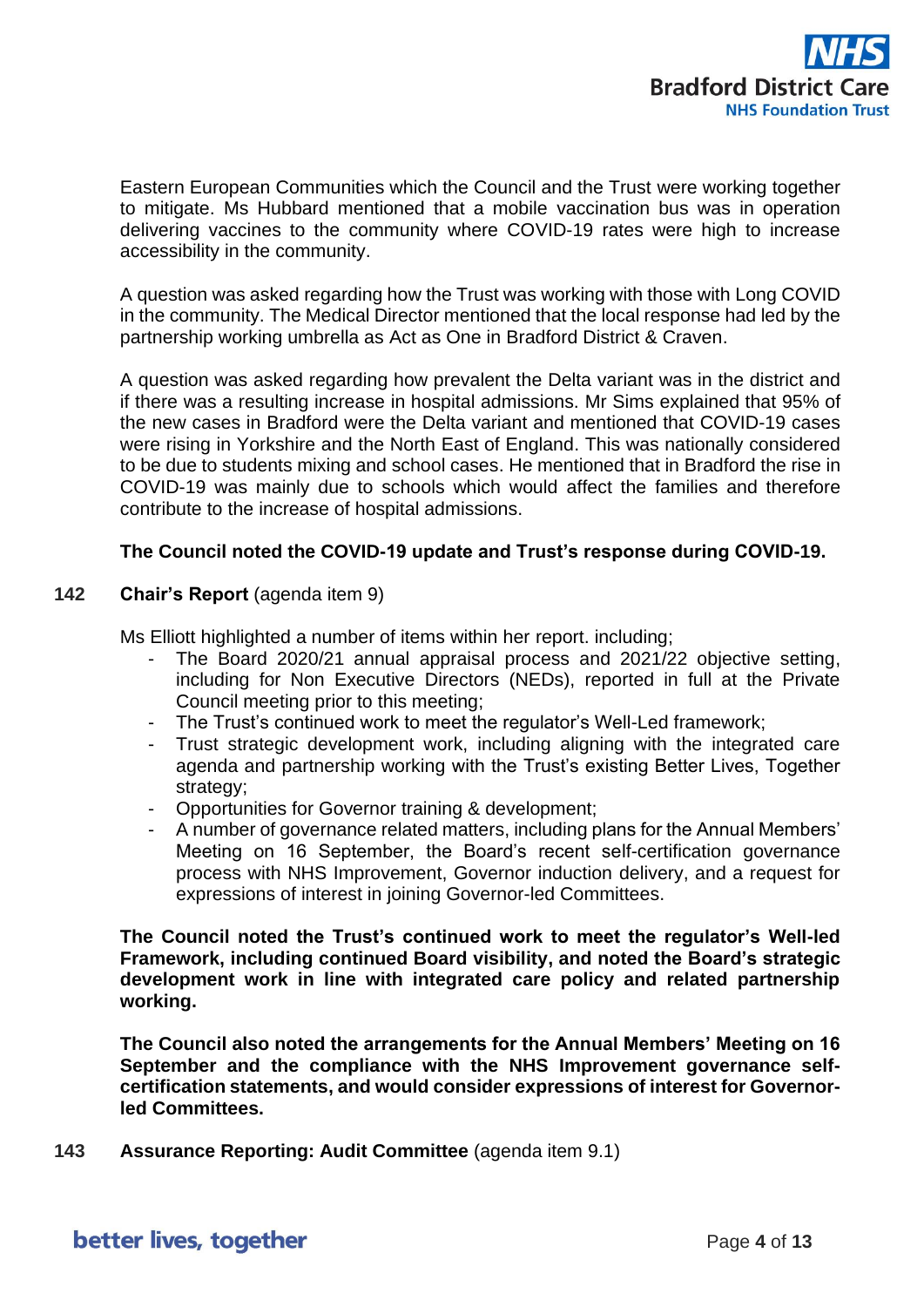

Non-Executive Director, Andrew Chang presented the Audit Committee Assurance Report.

Mr Chang stated that positive assurance had been received from the Information and Data Assurance Annual Report recognising the significant work that had been undertaken on the robustness of systems and processes across the Trust. One outstanding assurance template related to workforce issues (ESR) and consideration would be given to whether the report would be presented to the Board's Workforce & Equality Committee or the Quality & Safety Committee for additional scrutiny.

He stated that there were strong and effective relationships between management, internal and external auditors, which were evident from the Committee papers and discussion which focused on the close-down of the 2020/21 Annual Report and Accounts prior to approval by Trust Board and submission to NHS Improvement nationally on 10 June this year. He stated that the papers provided a high level of assurance, including the Annual Accounts and Letter of Representation, Head of Internal Audit Annual Opinion, Annual Report, Quality Report which were recommended for approval by the Trust Board at its meeting on 10 June this year and the Annual Counter Fraud Report.

All corporate risks in the Board Assurance Framework and Corporate Risk Register had been reviewed and discussed as part of the discussion on the Annual Governance Statement.

## **The Council welcomed the update provided and the leadership and scrutiny that had been undertaken by the Committee.**

#### **144 Assurance Reporting: Mental Health Legislation Committee** (agenda item 9.2)

Ms Panteli presented the Mental Health Legislation Committee (MHLC) assurance report. She mentioned that under the alert section she had been briefed privately by the Medical Director regarding the detention of a young person on PICU and the complex care required from the Multi-Disciplinary Teams. The regulator, the Care Quality Commission, and NHS England/Improvement had been informed, and discussions were ongoing to secure an appropriate bed for the person close to their home where possible. The Committee had also been monitoring performance of the timeliness of reports to hospital manger hearings and tribunals, as performance had dipped significantly over the past three months. As a result of this the MHLC had commissioned an Rapid Improvement Week (RPIW) which would report back to the July 2021 MHLC committee.

She advised that the Committee had received a detailed presentation regarding an audit of Section 136 (S136) suite provision undertaken to evaluate the impact of Mental Health teams working as part of the local Police teams. The outcomes for service users had been positive, however more analysis was required to understand the outcomes. The performance monitoring of the S136 would continue and further updates on the initiative would be provided to MHLC.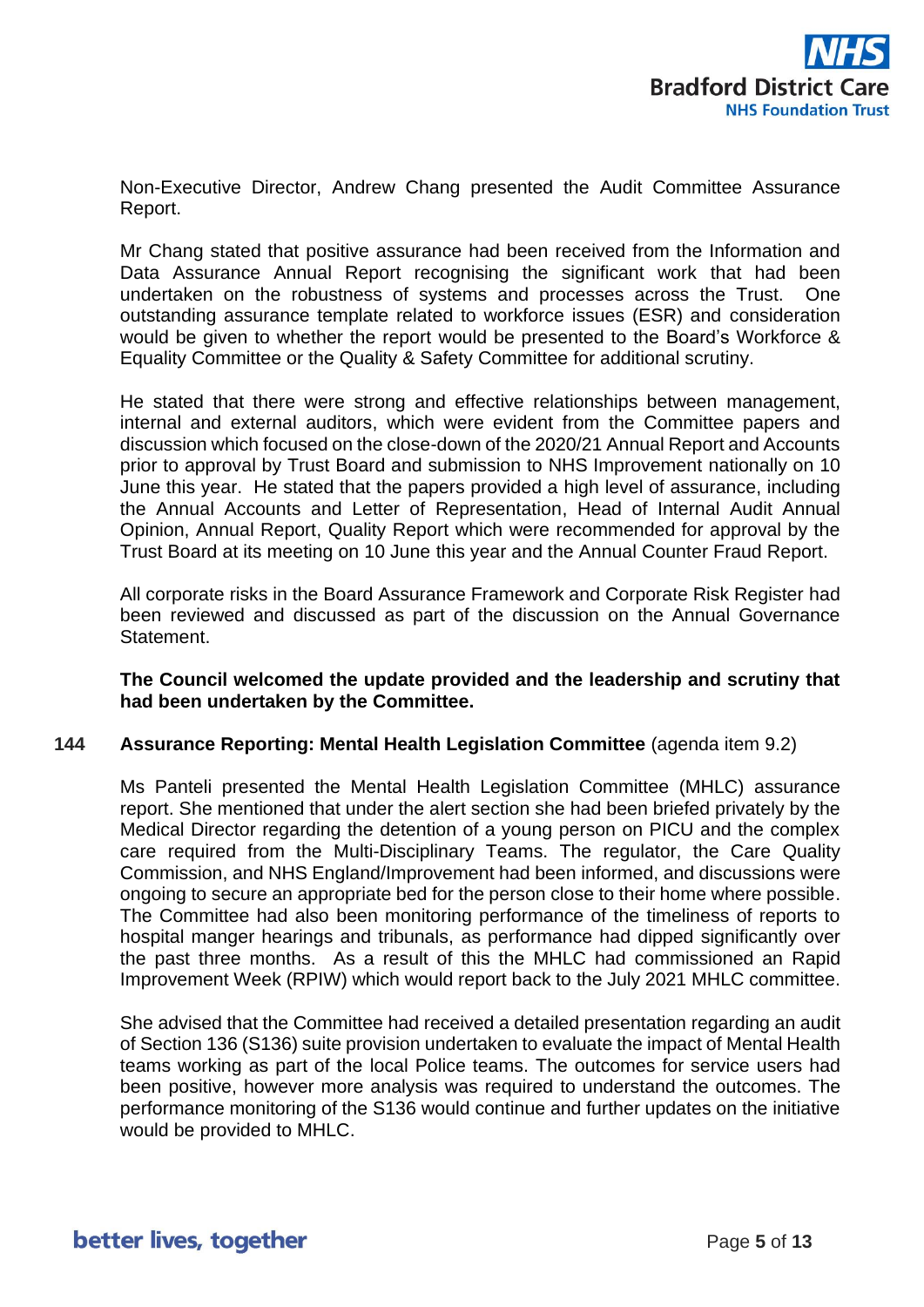

She highlighted that the positive and proactive group was a key enabler for the work of the MHLC as it monitored compliance with the Mental Health Act and restrictive practices, providing detailed reports to MHLC for scrutiny. It had been proposed that NEDs attend in rota to observe their work over the coming six months which should provide both greater understanding and additional assurance.

In order to provide assurance, it had been agreed by the Committee members to review the work of the MHLC. This would include exploring and agreeing how to improve focus on the experience of Service users when detained under the Mental Health Act. A development was being planned to take this work forward. The Committee had received a comprehensive action plan update on SI 2020.6409 and had been satisfied that the additional information, coupled with detailed feedback from the Service Manager of Adult Community Mental Health, provided strong assurance that actions were on track and regularly reviewed by managers and team leaders.

Mr Sims provided some background for the detention of the young person and mentioned that the Trust had been working with the regulators to prevent similar occurrences happening again.

**The Council welcomed the update provided, and the leadership and scrutiny that had been undertaken by the Committee.**

## **145 Assurance Reporting: Quality and Safety Committee (QSC)** (agenda item 9.3)

Professor Gerry Armitage presented the Quality and Safety Committee (QSC) Assurance Report noting in the 'Advise' section that following an exceptional escalation to Board, an action plan for psychological therapies to attend to long waiting lists and staffing challenges had been presented. However, while the vision was strong, the Committee had asked for concrete information on definitive processes, with timelines and proposed outcomes at the next meeting.

The Mental Health Care Group update had addressed the continuing pressures that were experienced through acuity of service user presentation, and the associated challenge of staff fatigue. The Council noted that incidents of violence and aggression remained a challenge and the related data required continuous and careful monitoring.

Professor Armitage explained that advancing the Trust's research activity was a key element in achieving high quality care. The Research and Development Bi-Annual Report had raised a particular concern about the ability of the department to manage NIHR funding streams. The process was currently managed through a contractual arrangement with the University of York, as York researchers were co-applicants in the only large-scale NIHR funding obtained by the Trust. The Trust now had further NIHR funding with other external partners and the funding needed effective financial management. This challenge was in the context of NIHR core funding being reduced. Finally, he advised that the clinical audit had revealed that only 42% of service users diagnosed with depression had care/crisis plans. Although work had since taken place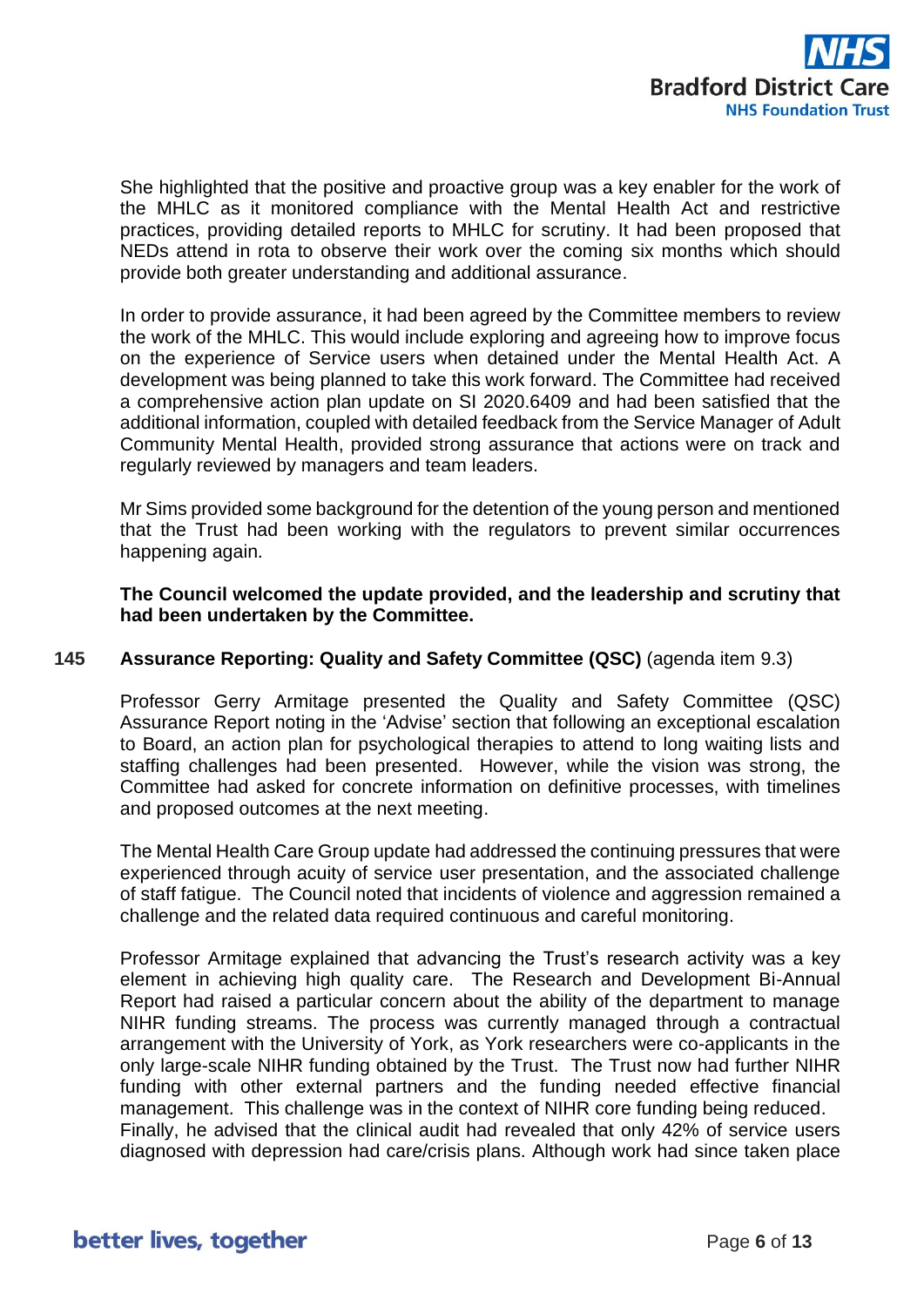

on care and crisis plans through the Care Trust Way, the Committee had asked for further detail at the next MH Care Group update

Professor Armitage assured the Council that there had been a significant recruitment to the School Nursing Team after a period of concern over staffing ratios. The new Board Assurance Framework had been judged to be clear, logical, responsive, and informative, and Executive accountability was clearly demonstrated. He also assured the Council that the Covid vaccination programme continued to be highly successful, and the Committee had been most impressed by the progress achieved. There were plans to offer rest periods for those Trust staff involved through expanded allocation of volunteers.

**The Council welcomed the update provided, and the leadership and scrutiny that had been undertaken by the Committee.**

## **146 Assurance Reporting: Finance, Business and Investment Committee (FBIC)** (agenda item 9.4) (taken earlier in the meeting)

Mr Ahmed presented the Finance, Business and Investment Committee (FBIC) Assurance Report. He mentioned under the 'Advise' section that the Committee had received an update on the 2021/22 financial planning timelines. It had been noted that block arrangements would continue until 30 September, with a Half 1 (H1) 2021/22 financial year expected breakeven position. The Committee had also noted the 2021/22 financial year expected cost pressures, noting inpatient acuity and out of area placements as significant pressures. The Committee had noted work taking place to align financial plans to the Trust Operational plan and strategic programmes, including work taking place with external support from Deloitte. The Committee had requested an update on these actions and the development of robust plans to close any efficiency gaps. At the July 2021 meeting, the Committee would review the outputs of the Deloitte work, workforce planning assumptions/actions and the outputs from the Innovation for Growth work.

He highlighted that an update on the Innovation for Growth work taking place had been provided to the Committee. Whilst noting the progress made on training colleagues and increasing awareness of Innovation for Growth across the organisation, the Committee had requested a stronger linkage between this work and the financial plan for 2021/22. In addition, clearer outcomes and deliverables had been requested by the FBIC to provide tangibility to the work taking place. An update had also been provided on the West Yorkshire Provider Collaborative contracts for ICS service transformational programmes, involving the Trust. The Committee had reviewed the financial aspects and changes to the approved business case, including next steps and timescales to conclude the financial arrangements. The Committee had requested a clear sign off criteria, including risks as part of the final review of these ICS level business cases.

Mr Ahmed assured the Council that the Committee had reviewed the final financial position for 2020/21, subject to audit, and noted the increase in the surplus position before impairment largely driven by additional funding. The Committee had also noted the capital overspend which had been agreed at ICS level. The Committee had reviewed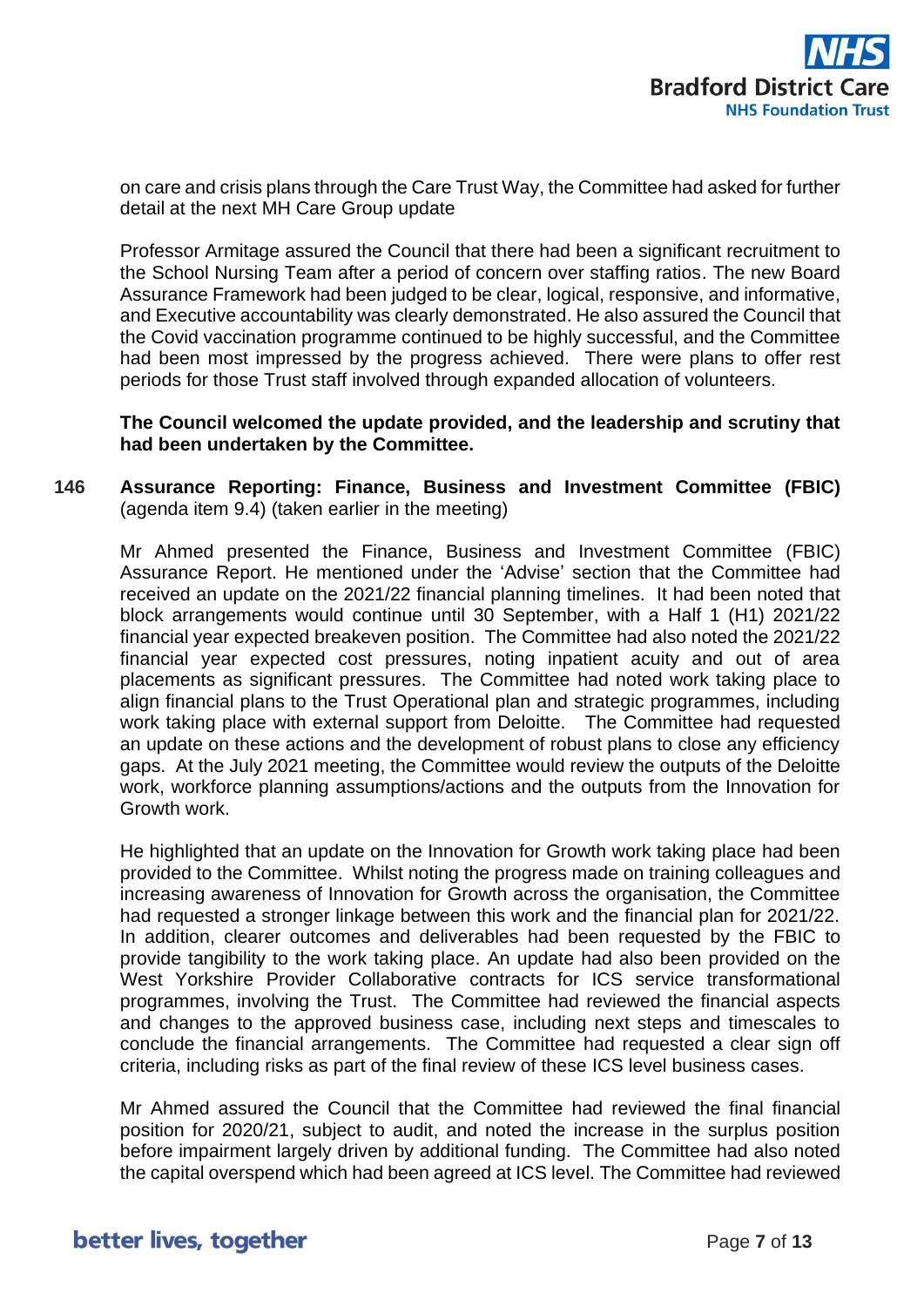

the month 12 performance dashboard and noted the ongoing pressure on dental treatment waiting times and increased number of Out of Area Placements. A verbal update had been provided on lone working arrangements with improving usage of devices noted. The Committee had been provided with an update on the renewal of Microsoft Licencing and supported the approach taken to the procurement process. The Committee had requested specific updates on usage and asset management as part of a broader assessment of licencing 'value'. The current status of the Trust's main contracts and service level agreements (SLAs) had been provided, focused on the contract pipeline. The Committee had welcomed the additional transparency this provided with further work taking place to improve the reporting. Two actions had been noted on assessing the capability/capacity of the organisations the Trust contracted with, and an assessment to be provided of contract viability based on costs and revenues associated with the contract.

#### **The Council welcomed the update provided, and the leadership and scrutiny that had been undertaken by the Committee.**

## **147 Assurance Reporting: Charitable Funds Committee** (agenda item 9.5)

The Committee received the Charitable Funds Committee Assurance Report. The report included some points under the alert section including The Committee having approved the revised *Better Lives* Strategy 2021-24 for ratification by the Board (as Corporate Trustees). Further work would be undertaken on the presentation of the return on investment information and, if ratified, arrangements would be made for wider distribution of the document. The Committee would monitor progress on the delivery of the strategy at each meeting with an additional meeting to be arranged in October 2021. The Committee had approved the charity's Annual Report for submission to the Board of Directors which outlined the work undertaken by the Committee during 2020/21 (see item 25 on the public Board agenda). The Committee had approved the change of the charity name to 'Better Lives' and its registration with the Charity Commission, including the change to the Bank Mandate.

The Council was assured that the Committee had reviewed the charity's expenditure plans since its last meeting, including how monies from NHS Charities Together had benefitted staff, service users and carers. The Committee had received a presentation on progress across 'Better Lives' charitable activities which included 11 fundraising events, three successful grant applications, income of £37,038 received between April and June 2021, and forthcoming fundraising opportunities, including the Yorkshire Three Peaks in September 2021.

## **The Council welcomed the update provided, and the leadership and scrutiny that had been undertaken by the Committee.**

#### **148 Integrated Performance Report** (agenda item 10)

The Deputy Director of Performance and Planning presented the Integrated Performance Report. The purpose of the performance report was to assist the Council of Governors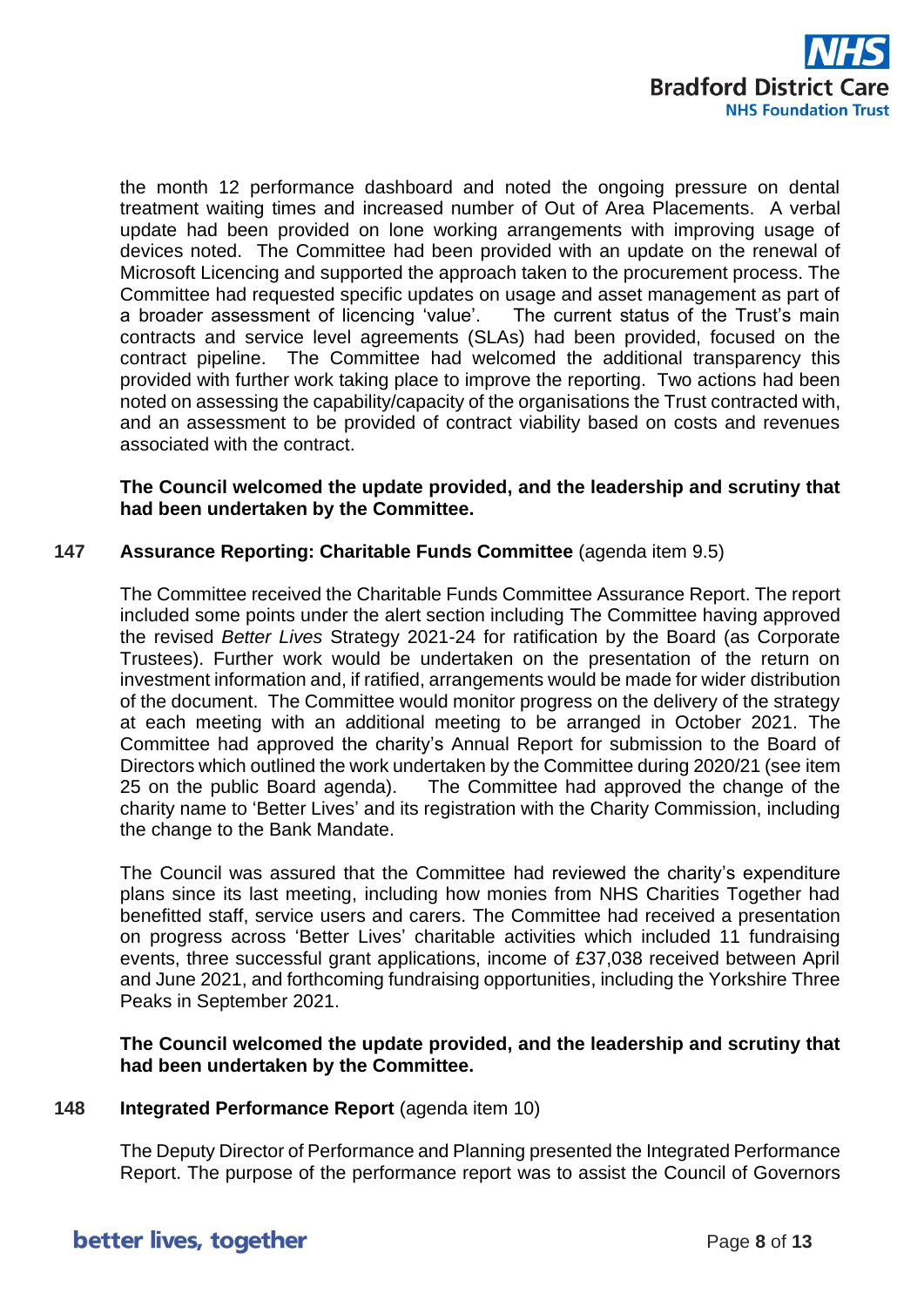

in seeking assurance against the Trust's performance and progress in the delivery of a broad range of key targets and indicators.

Since March 2020, the Board, Board Committees and associate sub-groups have used a consistent data pack containing high level dashboards, supported by individual data charts. In November 2020, the Board approved a revised operational governance structure and reporting arrangements, and subsequent changes to meeting schedules and flows of information. The changes formed part of the continued development of the Trust's performance management framework. In May 2021, the Audit Committee had approved the updated performance management framework for 2021 – 2023.

The Council of Governors Performance Report used selected narrative and slides from the Board Integrated Performance Report. With effect from February 2021, a separate, complementary finance report had been provided monthly to Board. It had been proposed that a Council of Governors sub-group would consider the new Board Integrated Performance Report to select the most appropriate content for a revised Council of Governors Performance Report.

Ms Ince highlighted that staff sickness absence rates were above the Trusts 4% target. She mentioned that much of this was COVID-related absence, for example, through staff needing to self-isolate or care for children who were self-isolating, which had impacted on the ability to reduce working time directive breaches, particularly ensuring the 11 hour rest period between shifts. Breaches had reduced in March, April and May 2021 due to the implementation of automated roster planning processes.

The Board's Workforce and Equality Committee had received an update on current sickness rates, and a review of impact of COVID on absence levels as a whole, including key hotspot areas, an overview of the health and wellbeing programme that was in place for staff, and the new actions that had been put in place to help tackle sickness particularly in hotspot areas. Further work was being undertaken regarding the most appropriate and realistic future sickness absence target.

The Non-Executive Directors (NEDs) and Ms Ince left the meeting.

#### **The Council noted the Integrated Performance Report.**

#### **149 Care Quality Commission Update** (agenda item 11)

Mrs Hubbard presented an update to the Council on the Trust's preparation for a comprehensive Care Quality Commission (CQC) core and Well Led inspection, and provided assurance about the embeddedness of actions from previous inspections. She also provided an update on the development of an implementation plan for the Quality Assurance Framework which had been proposed to and supported by the Board in April 2021.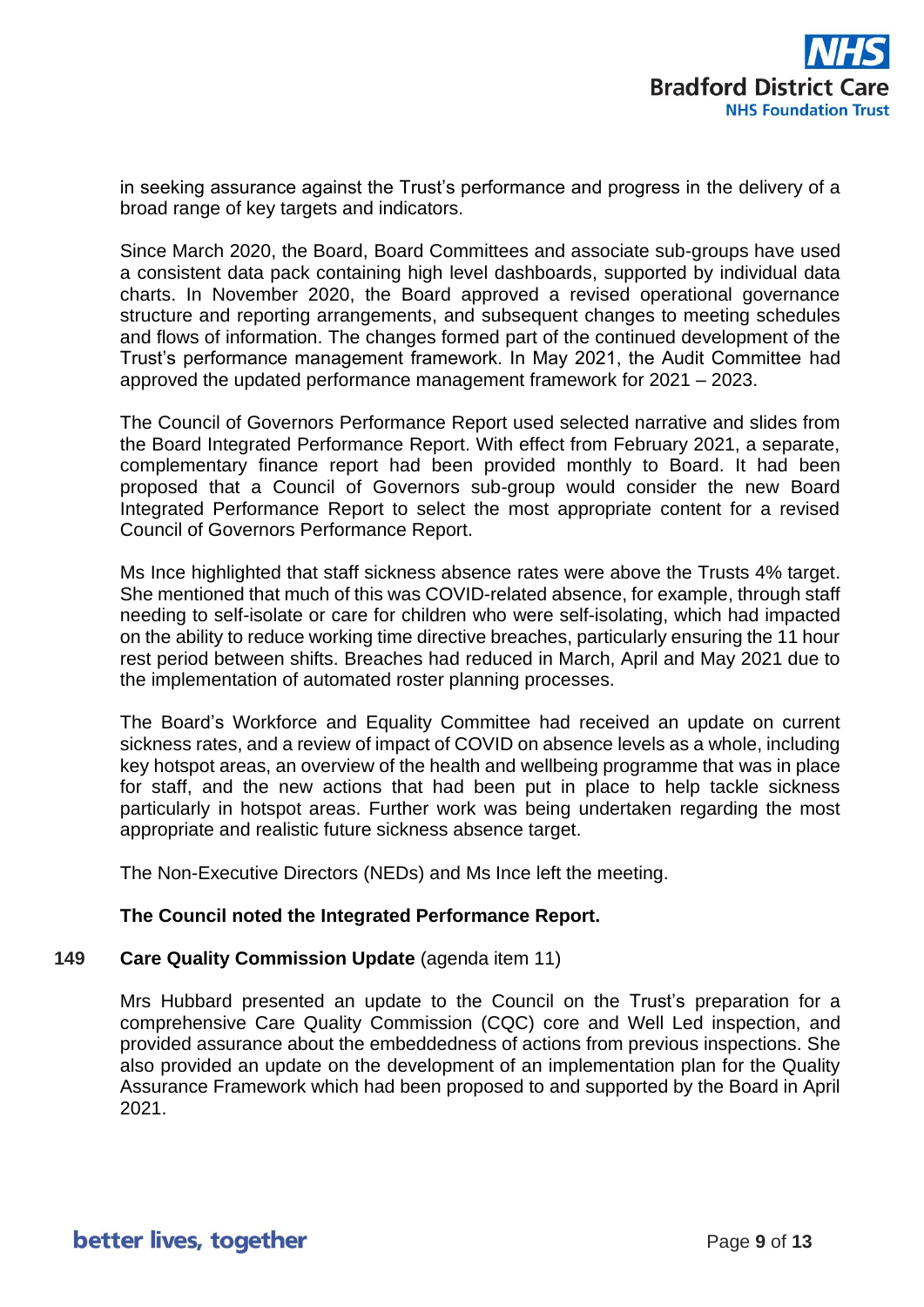

In April 2021, the CQC had informed the Trust that they were stepping back up inspection activity in relation to all mental health Trusts currently rated as 'Requires Improvement' or 'Inadequate'.

As the Trust had been rated as 'Requires Improvement', it was clear that the Trust could anticipate being inspected at some point before the autumn this year. Whilst the Trust utilised the Care Trust Way quality improvement approaches to ensure that it continually improved the quality of services, it was recognised that some teams and services had little experience of being inspected and therefore required some support from the Trust to prepare them for inspection activity. Similarly, changes to the Board of Directors and Council of Governors since the Trust last had a full core and Well Led inspection meant that some members of these groups had little or no experience of being inspected, and support will be provided.

As well as putting in place measures to ensure that the Board, Council of Governors and staff were comfortable and understood the process of the CQC inspection, a follow up evaluation of the level of assurance in relation to the embeddedness of the actions from previous CQC visits had been undertaken. This had identified that of those 23 actions not previously assessed as being embedded:

- 10 had improved from having significant levels of assurance to be assessed as embedded;
- 1 had improved from having a moderate level of assurance to be assessed as embedded;
- 9 remained as having significant levels of assurance that the response was being implemented; and
- 3 had improved from having moderate to significant levels of assurance that the response was being implemented.

Finally, Ms Hubbard described the process in place to ensure the Quality Assurance Framework presented to Board in April 2021 had been developed and implemented to support the Trust's ongoing proactive approach to the delivery of safe, high quality services.

Ms Elliott referred to the Governor virtual open house Q&A session on the 27 July 2021 which would provide more information about the upcoming CQC inspection, inviting Governors to attend.

Mr Frazer asked what measures were in place to improve the CQC rating. Ms Hubbard mentioned that the Trust had improved its rating since 2019 for inpatient services, moving from 'Inadequate' to 'Good' by 2020, and the Trust could clearly demonstrate the improvement changes that had been made. The Trust was aware that there was a large impact of COVID on the delivery of its services and waiting times, but this was in line with the rest of the country and peer NHS trusts. The Trust had evidenced that since 2019 the Trust had improved in meeting the CQC's national Well-Led framework. Ms Patten stated that openness and honesty were crucial in CQC assessments, and ensuring that the CQC understood what the Trust had been doing well and accepting those areas that needed improving and working on what it could do to improve them.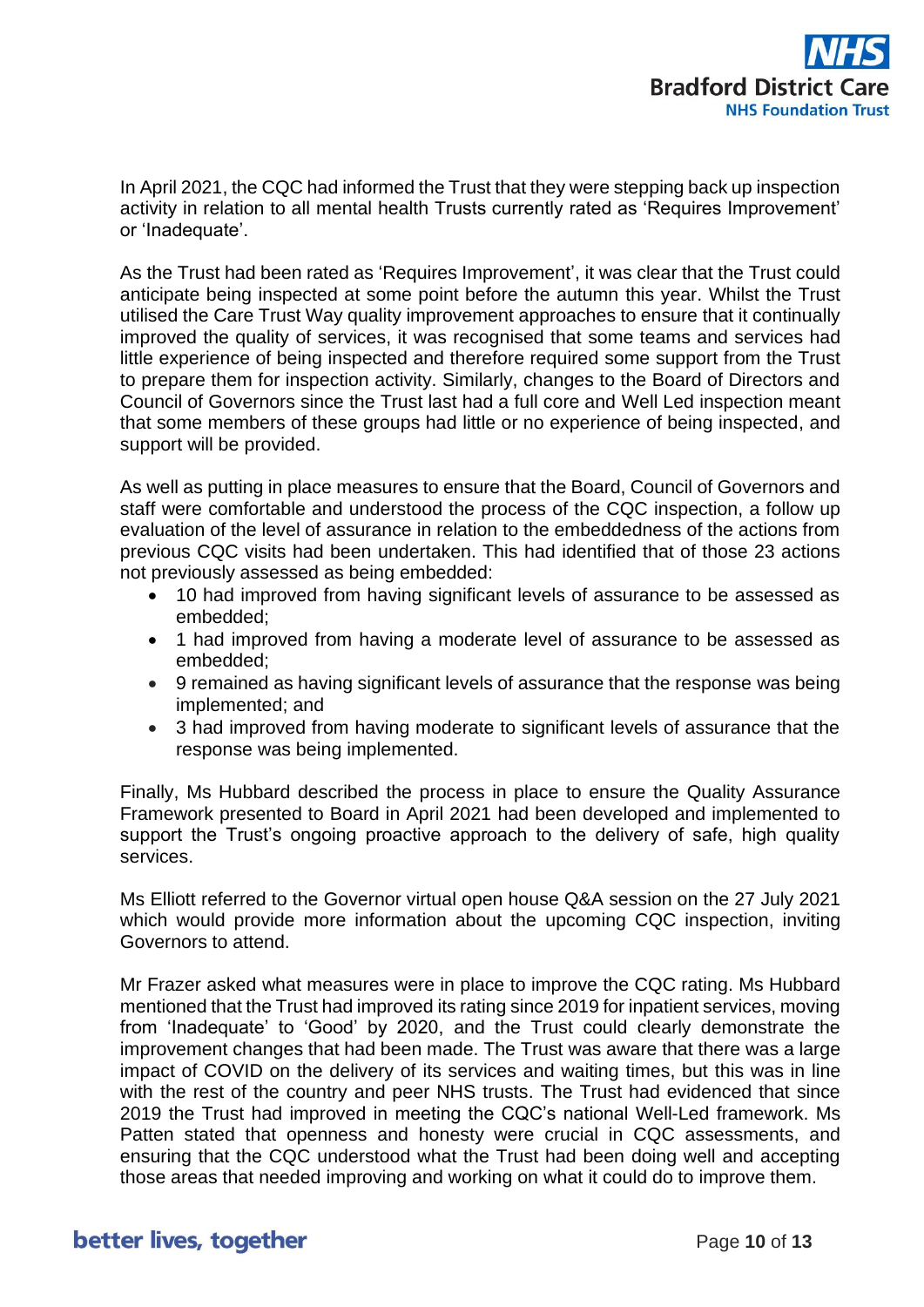

## **The Council noted the Care Quality Commission Update.**

#### **150 Quality Report** (agenda item 12)

Mrs Hubbard presented the final version of the 2020/21 Quality Report to the Council of Governors for information. The report had been approved by the Audit Committee on 8 June 2021 and signed off by Trust Board on 10 June 2021.

In response to COVID the national guidance had been amended to separate the publication of the Trust's Annual Report and Quality Report, whilst maintaining it was still a statutory requirement to produce both. She mentioned that there had been no requirement for an external audit to be undertaken to provide limited assurance regarding the Quality Report. The report had been produced using the sources, methodologies and governance structure as in previous years and met the requirements of the national guidance. It encompassed the statutory statements from external stakeholders as required and included examples of good practice and innovation.

The report would be published on BDCFT website by 30 June 2021.

## **The Council noted the Quality Report.**

## **151 Questions from Governors** (agenda item 13)

Mr Scott answered a question regarding mental health Out of Area Placements. He explained that the Trust recognised the growing numbers of Out of Area Placements, and had agreed a contract with an independent provider to provide beds, giving capacity. The Trust had also established a quality assurance framework and had been keeping a degree of involvement for patient care with the providers, including daily communication about progress and oversight on quality assurance. The Trust had also been working with partners to strengthen care to people in communities to intervene with health concerns earlier and in a safe way. Mr Scott was also asked how the Trust was attending to each individual's cultural, religious and dietary needs and requirements with the independent sector provider. He mentioned that these factors were being discussed in the twice daily communications with the provider as part of the quality management discussions, and assurance had been received by the provider.

Mr Sims answered a question regarding beds for young people linking to CAHMS. Mr Sims mentioned that Tier 4 CAMHS patients were those who may need inpatient mental health care which the Trust did not have and instead used specialist providers outside of Bradford. Discussions were ongoing around provisions to improve this in West Yorkshire via Leeds and York Partnership with a new young peoples unit in Armley, Leeds which would provide four NHS trusts, including BDCFT, with collective access to 22 beds, increasing from 8 beds currently. He explained that although the Trust would not be the highest user, it agreed that any service users should be as close to home as possible. He also mentioned that the Trust was currently in the pilot stage of a new project for Crisis Care for Looked After Children, working with children's services partners and acute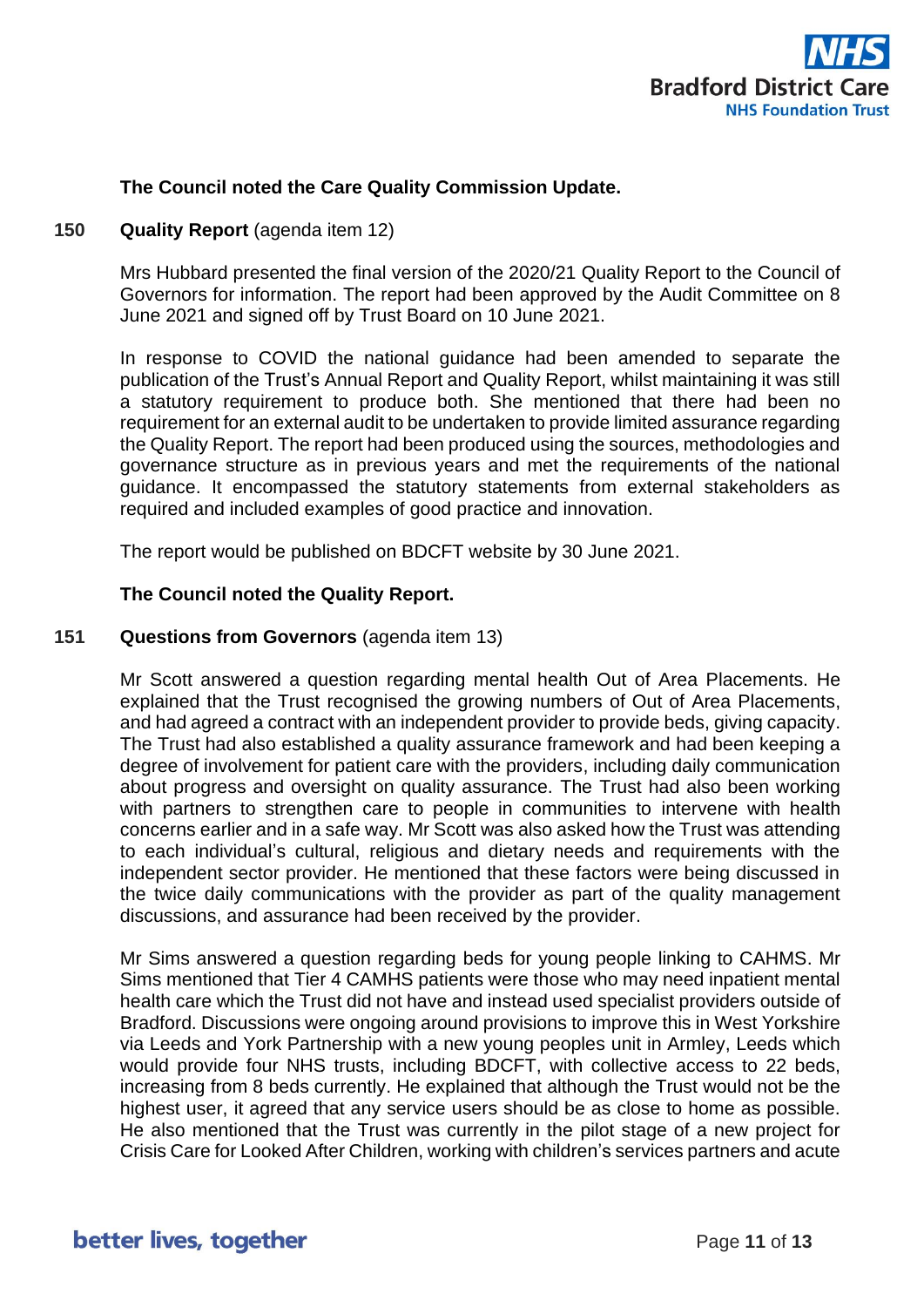

hospitals, including Bradford Royal Infirmary, to reduce the amount of time these children stayed in paediatric wards.

Ms Patten answered a question regarding whether there would be an increase in beds as part of the proposal for Lynfield Mount Redevelopment. She mentioned that this was part of the strategic outline case for the proposed capital redevelopment that the Trust had been working on.

In response to a question on clinical internal audit, Ms Hubbard explained that patient safety audits were completed regularly based on key lines of enquiry from CQC, or from complaints or serious incidents within the Trust. There were also mandated national audits that the Trust carried out and also the Trust encouraged teams to identify two audits a year to look at areas of concern for learning and quality improvement.

#### **152 Feedback from Governors** (agenda item 14)

**The Council provided feedback on the meeting.**

## **153 Proposals for Election of Lead Governor, and Deputy Lead Governor** (agenda item 15)

Ms Elliott provided the Council with the process for appointing the Trust's new Lead Governor and Deputy Lead Governor on a voluntary basis, who would commence in role after the 2021 Annual Members' Meeting this autumn.

In July 2019, the Council of Governors had appointed Nicky Green as Lead Governor and Colin Perry as Deputy Lead Governor. Mr Perry had retired at the end of April 2021 after completing two terms as a Public Governor, and Mrs Green had indicated that other personal commitments meant she would be standing down as Lead Governor after the Annual Member's Meeting on 16 September 2021, but would continue in her Public Governor role for the remainder of her second term which expires in March 2022.

In the past, the regulator had acknowledged that the term Lead Governor had created some confusion; it did not intend the person holding this role to 'lead' the Council of Governors or assume greater power or responsibility than other Governors. Directors and Governors alike should always remember that the Council of Governors as a whole had the responsibilities and powers in statute, and not individual Governors. It was the Council of Governors who should vote on or otherwise decide who the Lead and Deputy Leads Governors would be, unless the roles are uncontested. Board members, including the Chair, would not be involved in this process, though the Chair will support the Trust's current Lead Governor with the process.

**Ms Elliott explained that the expression of interest form would be sent out to CEGovernors shortly and the process would take place during the summer.**